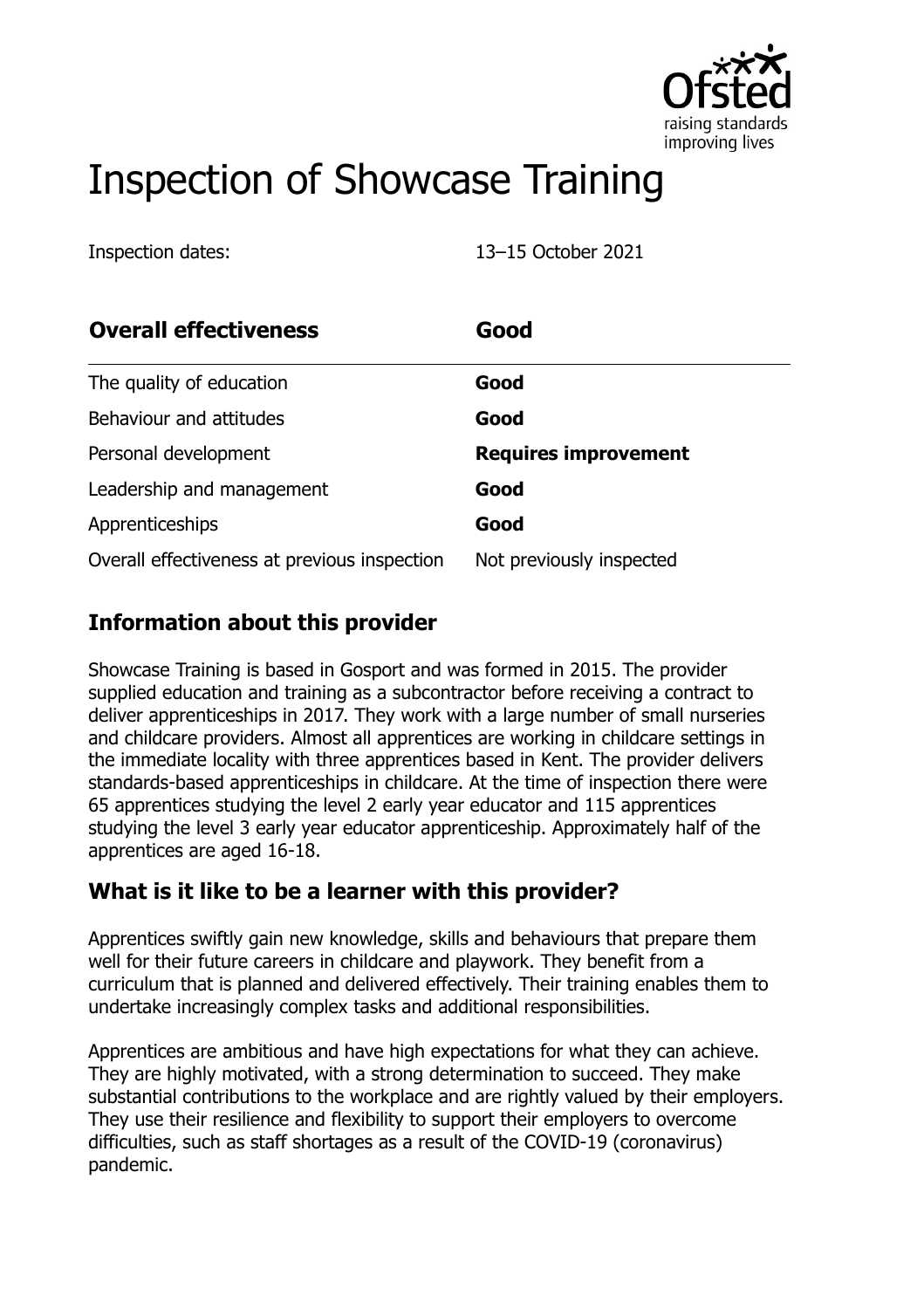Apprentices develop increased self-assurance that supports them to deal confidently with challenges, both at work and in their personal lives. Apprentices feel safe and know how to stay safe both in the workplace and in wider society. They show positive and respectful attitudes towards their peers, tutors, colleagues and the parents of children in their care.

### **What does the provider do well and what does it need to do better?**

Assessors are very well qualified and highly experienced early years practitioners. They provide effective training with a clear structure that builds on apprentices' existing knowledge, skills and behaviour. As a result, apprentices develop, practise and consolidate their learning over time. For example, apprentices use their learning to recognise and support child development needs, such as language skills.

Assessors use the information they gather through initial assessment of apprentices' existing skills and knowledge well. They provide effective one-to-one support, guidance and feedback that enables apprentices to achieve their potential. They support apprentices to improve their skills in practical and theory sessions. Apprentices apply their learning to their jobs effectively. For example, they confidently provide parents with clear information on the activities their child has participated in and the progress they have made against their target milestones.

Leaders and assessors prioritise the promotion of topics that increase apprentices' understanding of equality, diversity, inclusion and British values. Assessors carefully facilitate discussions and debates with apprentices about current issues, such as hate crimes and racism. Apprentices develop their knowledge of world affairs and link their learning to British values. For example, apprentices explain to children the importance of tolerant behaviours, and encourage sharing.

Managers do not ensure apprentices have access to independent careers guidance, so apprentices are not able to explore fully the breadth of career options available to them. However, assessors do support apprentices to understand the range of further education options, including progression to a foundation degree, management apprenticeship or specialisms, such as special educational needs coordinators. Apprentices value the help they receive to complete their applications and prepare for interviews.

Apprentices with additional support needs receive effective guidance from assessors. For example, assessors support apprentices who have dyslexia well to develop strategies to improve the quality of their written work. They provide apprentices with resources such as overlays and software that converts speech to text. Apprentices with additional learning needs make the same good progress as their peers.

Leaders and managers do not effectively identify and promote additional opportunities that are supplementary to apprentices' vocational curriculum. As a result, apprentices have limited opportunities to participate in activities beyond those planned to meet the requirements of the apprenticeship standard. A small minority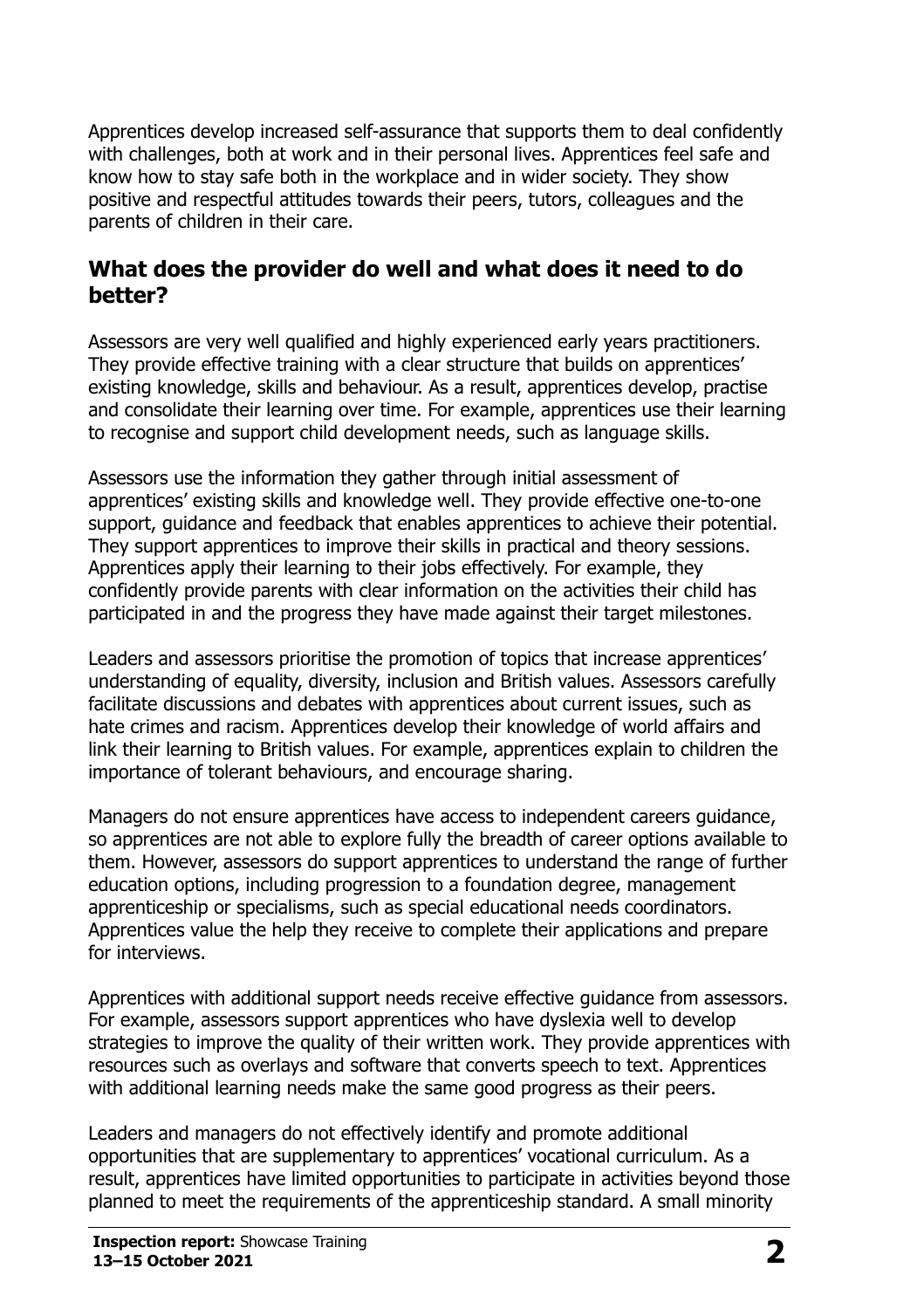of apprentices participated in themed challenges to promote mental and physical well-being, such as walking 10,000 steps a day for a month to raise funds for charity.

Leaders have been too slow to implement governance arrangements. Since the new provider monitoring visit, leaders have secured the services of three well-qualified and experienced governors. They are clear about their roles and have plans to hold leaders and managers to account for the use of public funds, the quality of education and to challenge leaders and managers to improve further. However, they have not yet met, as a result leaders have not benefitted from external scrutiny and challenge.

# **Safeguarding**

The arrangements for safeguarding are effective.

Leaders and staff ensure apprentices are safe. Staff have an excellent understanding of their responsibilities to safeguard apprentices. Designated lead staff are appropriately trained and manage disclosures meticulously. They work well with specialist agencies to provide high-quality training to assessors and staff on pertinent issues, such as radicalisation, knife crime and online safety. Assessors have developed expertise in supporting apprentices through discussions and learning activities. Apprentices recognise the dangers in society and know how to protect themselves and others from these. Apprentices know how to report concerns about themselves and the children in their care.

# **What does the provider need to do to improve?**

- Leaders must ensure that all apprentices receive planned and impartial careers guidance to help them understand the wider career and progression opportunities available to them on completion of their apprenticeship.
- Staff should plan and promote a wider range of appropriate opportunities to support apprentices' personal development.
- Governors must ensure that they initiate formal meetings swiftly and for meetings to be timely so that their support and challenge is effective in ensuring apprentices and employers benefit from high-quality training and support.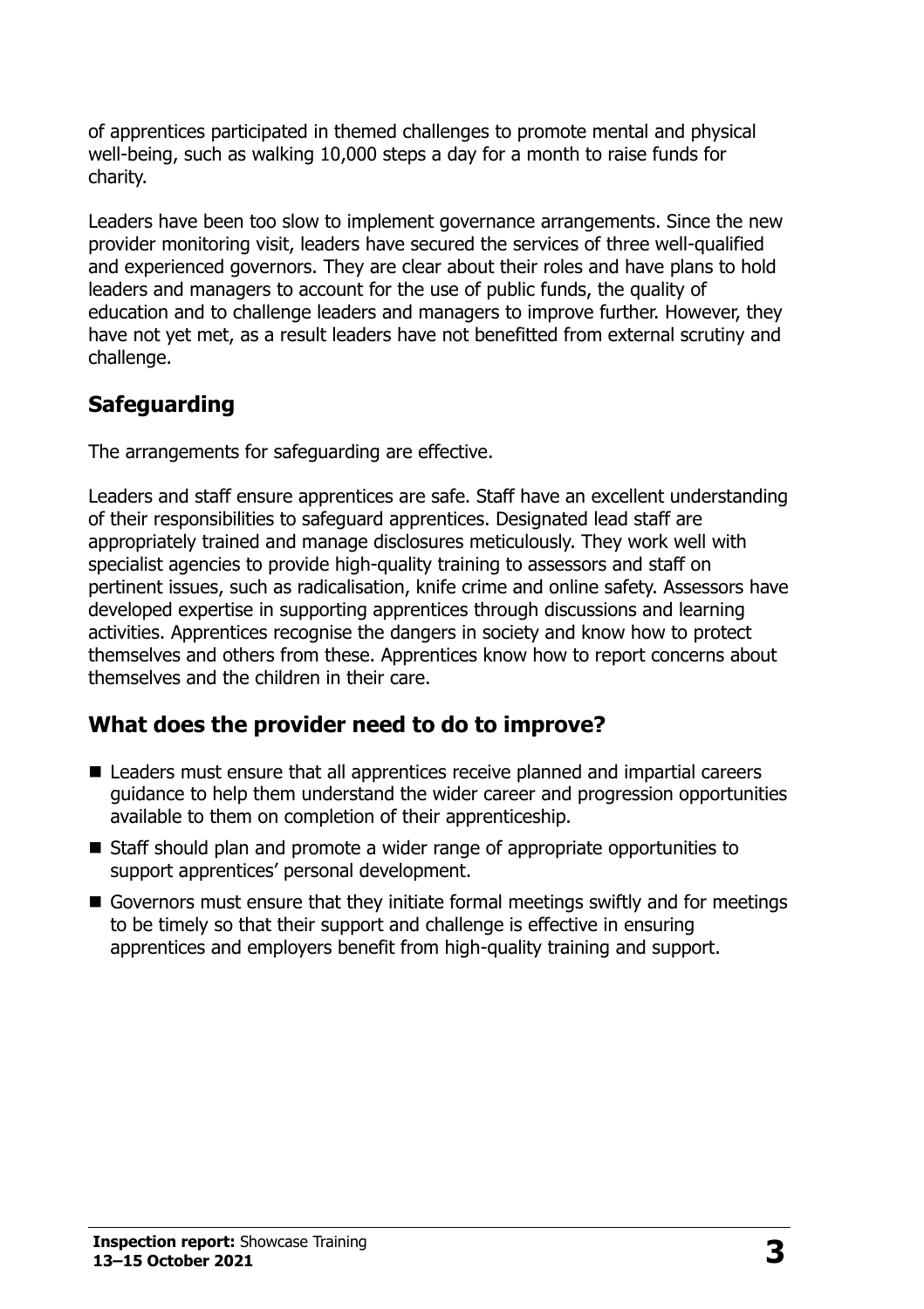**Provider details**

| Unique reference number     | 1276528                            |
|-----------------------------|------------------------------------|
| <b>Address</b>              | Unit 25, Basepoint Business Centre |
|                             | Aerodrome Road                     |
|                             | <b>GOSPORT</b>                     |
|                             | Hampshire                          |
|                             | <b>PO13 0FQ</b>                    |
| <b>Contact number</b>       | 01329 848714                       |
| Website                     | www.showcasetraining.co.uk         |
| <b>Principal/CEO</b>        | Luke Bailey                        |
| <b>Provider type</b>        | Independent learning provider      |
| Date of previous inspection | Not previously inspected           |
| <b>Main subcontractors</b>  | <b>None</b>                        |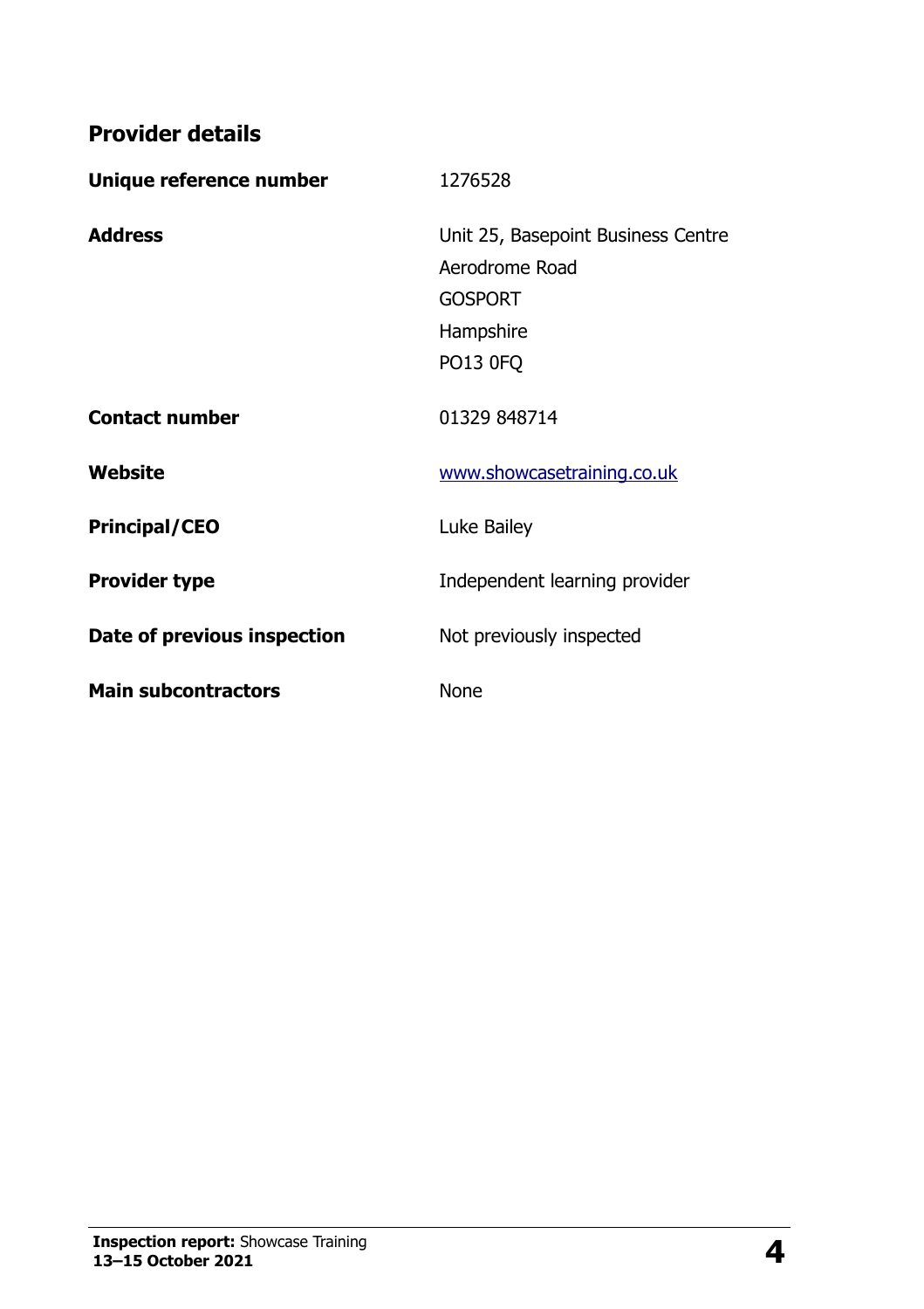# **Information about this inspection**

Inspectors took account of the provider's most recent self-assessment report and development plans, and the previous inspection report. The inspection was carried out using the [further education and skills inspection handbook](http://www.gov.uk/government/publications/further-education-and-skills-inspection-handbook-eif) and took into account all relevant provision at the provider. Inspectors collected a wide range of evidence to inform judgements including visiting learning sessions, scrutinising apprentices' work, seeking the views of learners, staff and other stakeholders, and examining the provider's documentation and records.

#### **Inspection team**

Carolyn Brownsea, lead inspector Her Majesty's Inspector Emma Leavey **Her Majesty's Inspector** Caroline Williams **Caroline Williams** Caroline Williams Rebecca Jennings **Her Majesty's Inspector**